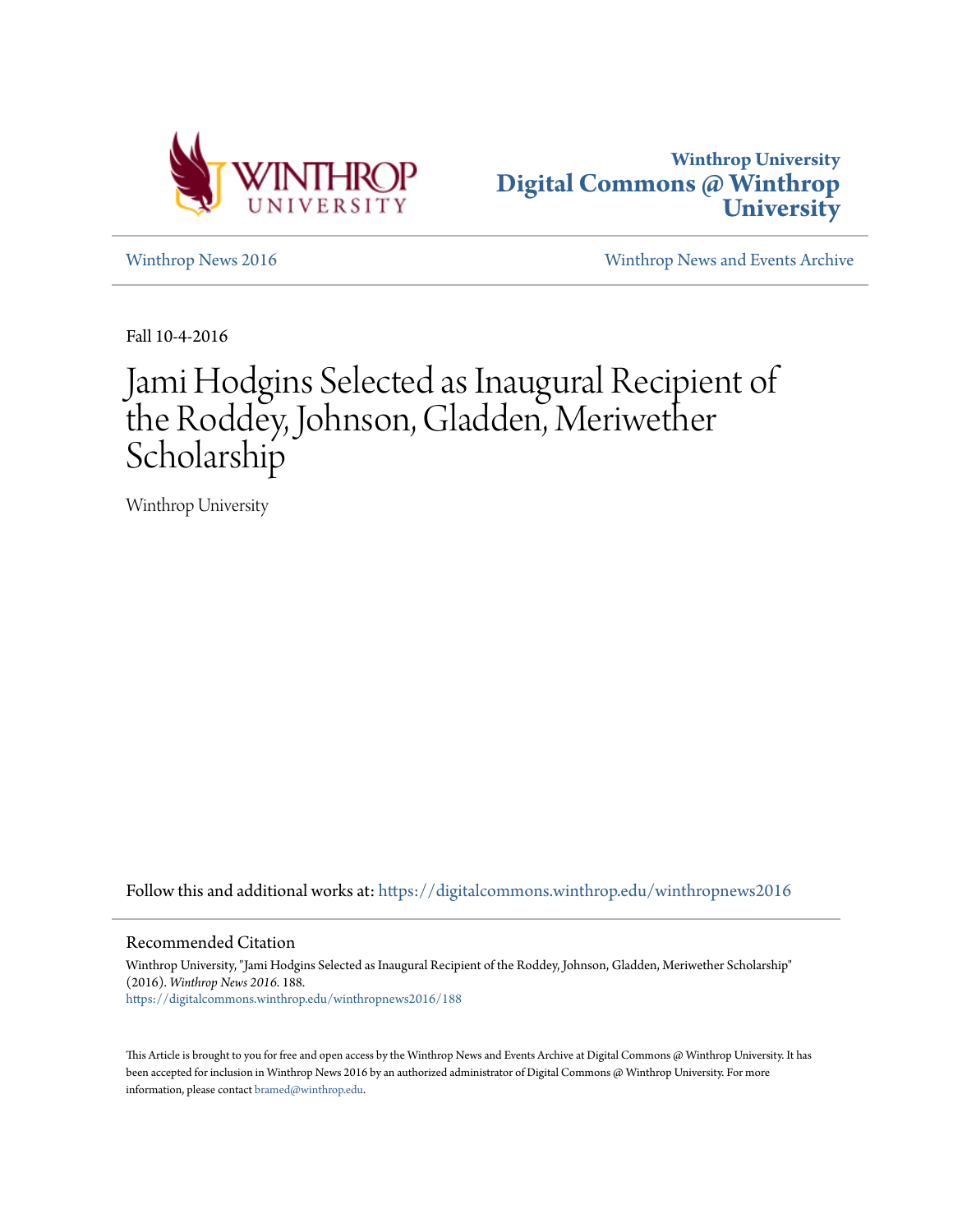EMAIL WINGSPAN BLACKBOARD MAP SITE PEOPLE SAND A SITE PEOPLE

'INTHRC UNIVERSITY

**AFFAIRS ATHLETICS GIVING**

10/04/2016

**ABOUT ADMISSIONS & AID ACADEMICS STUDENT**

「验費」

**O** SHARE

All News

Archives

RSS News Feeds

Winthrop in the News

**Jami Hodgins Selected as Inaugural Recipient of the Roddey, Johnson, Gladden, Meriwether Scholarship**

# **Quick Facts**

**Jami Hodgins, an English major from Florence,** was selected as the inaugural recipient of the Roddey, Johnson, Gladden, Meriwether Scholarship.

**The scholarship is named for Cynthia Plair** Roddey '67, Delores Johnson Hurt '68, Arnetta Gladden Mackey '67 and Sue Frances Meriwether Steed '67, who became the first African-American students to enroll at Winthrop.

In total, 10 corporations and foundations, four Winthrop student organizations and 176 individuals made generous contributions to the scholarship.





ROCK HILL, SOUTH CAROLINA – More than 50 years ago, Cynthia Plair Roddey '67, Delores Johnson Hurt '68, Arnetta Gladden Mackey '67 and Sue Frances Meriwether Steed '67 became the **first African-American students to enroll at Winthrop**. The recent endowment and awarding of the **Roddey, Johnson, Gladden, Meriwether Scholarship** commemorates their achievement as a **significant milestone in Winthrop's history**.

**Established in 2014** to honor the 50th anniversary of Winthrop's integration in 1964, the **\$25,000 endowed fund** will provide Winthrop scholarships to South Carolina residents who have financial need, with first preference given to minority students.

Winthrop President Dan Mahony described the scholarship as a **meaningful tribute to a watershed moment in**

**Winthrop's history**.

"The Roddey, Johnson, Gladden, Meriwether Scholarship is **a fitting honor for the trailblazing women who courageously and with quiet dignity integrated the university's campus,**" said Mahony. "They paved the way for the **access and diversity that have become hallmarks of today's Winthrop experience**."

**Jami Hodgins, an English major from Florence, was selected as the inaugural recipient** of the Roddey, Johnson, Gladden, Meriwether Scholarship. "It is such an honor to be considered comparable in caliber to the fine women who came before me and paved the way for my ability to become an engaged student at Winthrop. This scholarship will afford me a generous amount of much needed assistance," said Hodgins, who, after graduation, hopes to work for a non-profit organization, serve others, and make a direct impact on the local and global community.

Several major gifts helped create the Roddey, Johnson, Gladden, Meriwether Scholarship, including a **leadership gift from the estate of Susan Ledford Rust**, a longtime math teacher at Myers Park